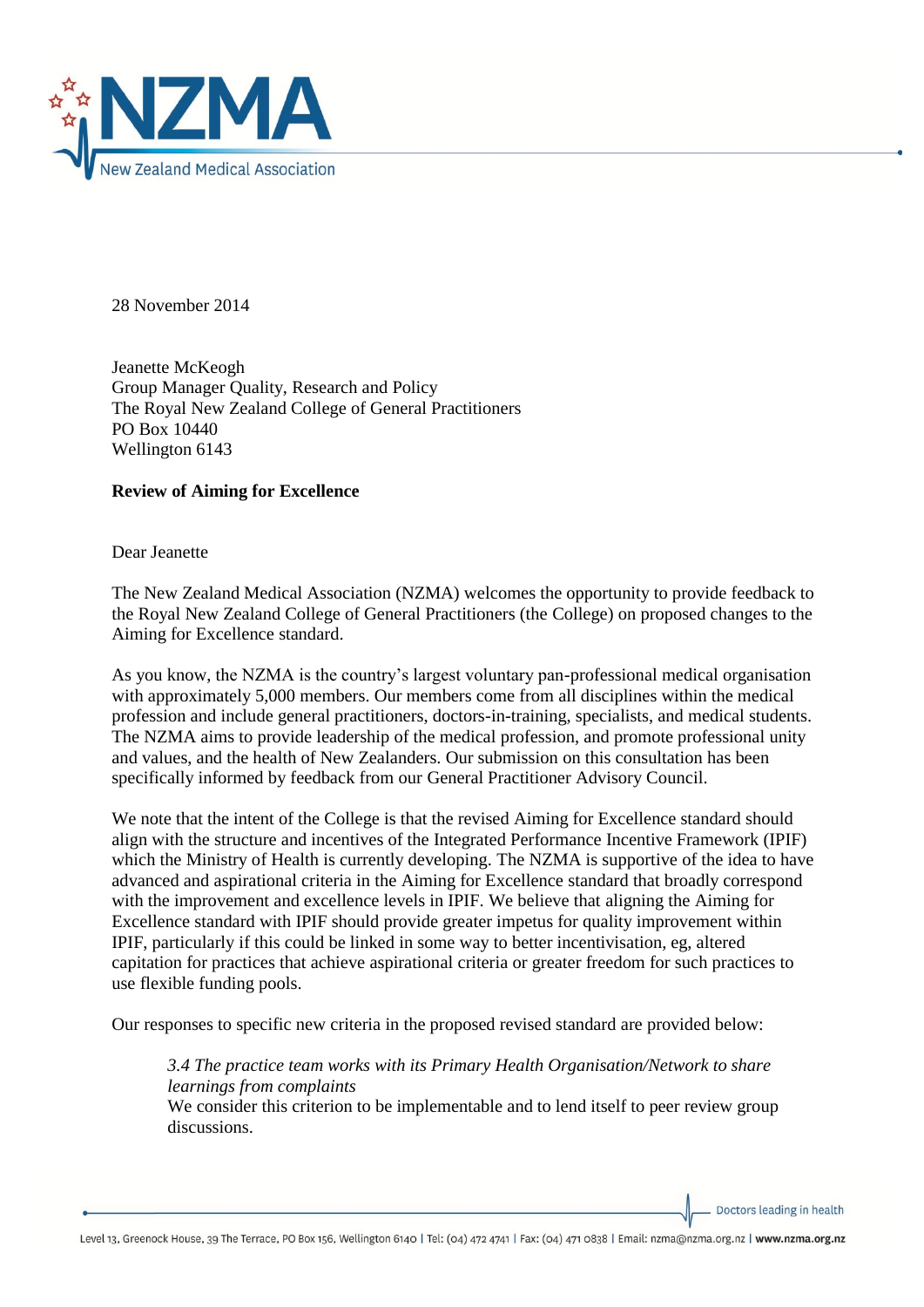*7.4 Urban practices ensure patients can access after-hours services using a maximum of one call.*

We believe that this criterion addresses the 24 hour responsibility of all practices and attempts to streamline afterhours care. While commendable, we consider that it would only work if using an afterhours telephone system like HML (which answers one's own practice's phone number).

*12.4 The practice has evidence of external auditing of their security policies* We consider that this criterion would entail a cost that is not justified.

*13.4 The practice regularly audits their prescribing and dispensing of controlled drugs* We consider this criterion to be achievable and sensible.

# *17.7 The practice has a process for actively phasing out the use of mercury containing devices if utilised*

We believe that mercury sphygmomanometers are still the most accurate devices for measuring blood pressure and should not be phased out until a better (not equivalent) alternative is available as the cost of doing so would not be justified. We agree that other mercury containing devices should be phased out.

*20.4 The practice utilises an electronic system to transfer records from their practice to another practice in a format that meets practice management system standards* With respect to this criterion, we note that GP2GP is fast, accurate and populates to the PMS. As such, this system would be ideal to meet this criterion.

*21.2 All incoming clinical records are revised by a practice clinician for identification of key clinical issues within ten working days upon receipt of the records.*  We consider this criterion to represent good practice.

*24.9 The practice utilises the New Zealand e-prescription service; and 24.10 All prescribed medicines are linked with a medical condition* We consider these criteria to make good sense.

*24.11 The practice develops a partnership with patients to identify ways to improve safety and adherence to prescribed medications*

We are supportive of this concept though we are of the view that this criterion will be difficult to measure.

*27.4 The practice utilises a summary patient record to facilitate continuity of care between health providers*

We believe that this criterion may be dependent upon external factors so could not be enforced. As such, we do not support its inclusion.

*29.3 The practice has an organisation plan that defines the appropriate staffing levels and skill mix for the services provided by the practice; and 29.5 The practice has a clinical leader responsible for practice improvements in the safety and quality of clinical care.*  We consider these criteria to reflect good clinical practice.

*Section 5 Advanced and aspirational only indicators*

*32. The practice reconciles medicines* We agree with this criterion.